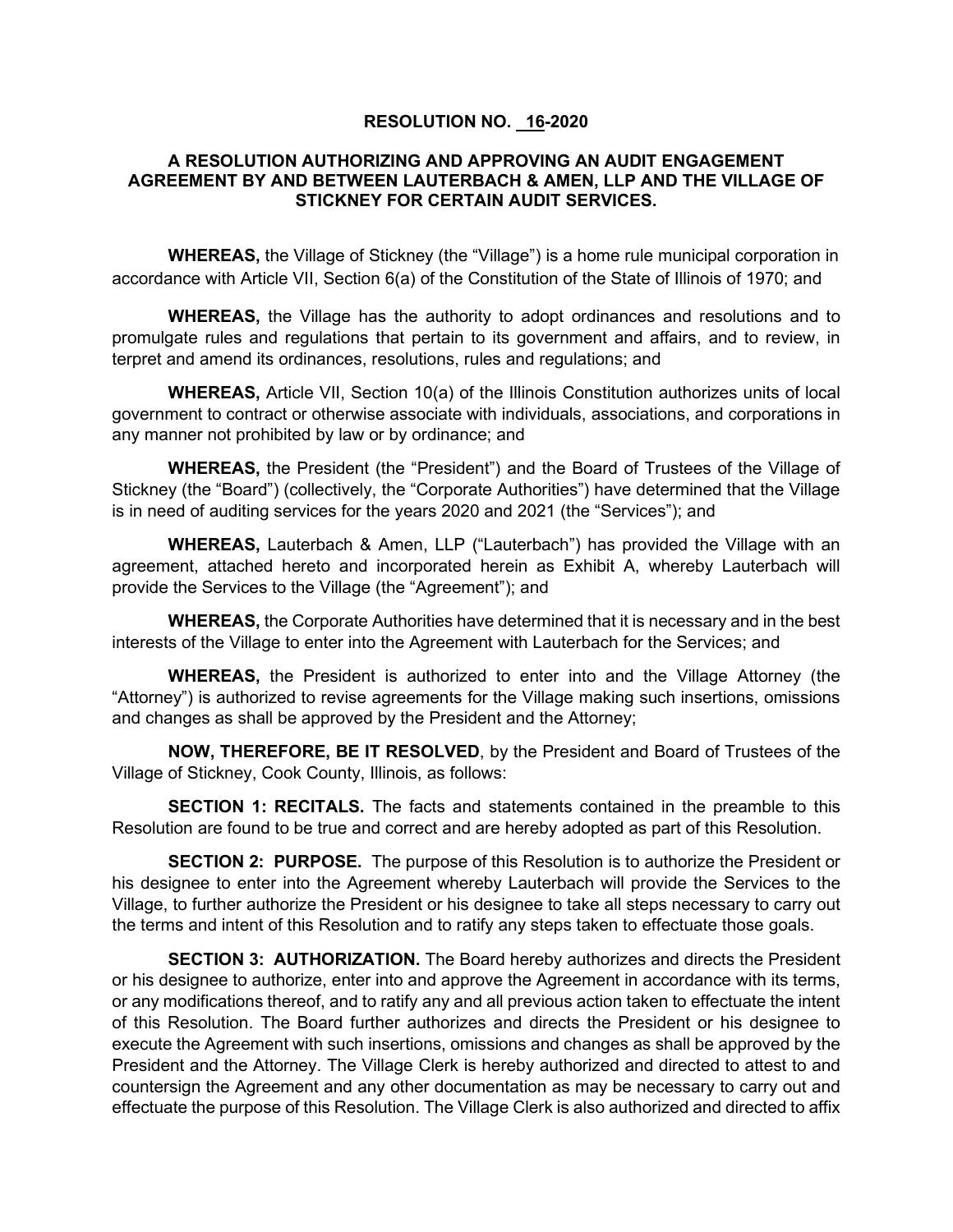the Seal of the Village to such documentation as is deemed necessary. The officers, agents and/or employees of the Village shall take all action necessary or reasonably required by the Village to carry out, give effect to and consummate the purpose of this Resolution and shall take all action necessary in conformity therewith.

**SECTION 4: HEADINGS.** The headings of the articles, sections, paragraphs and subparagraphs of this Resolution are inserted solely for the convenience of reference and form no substantive part of this Resolution nor should they be used in any interpretation or construction of any substantive provision of this Resolution.

**SECTION 5: SEVERABILITY.** The provisions of this Resolution are hereby declared to be severable and should any provision of this Resolution be determined to be in conflict with any law, statute or regulation by a court of competent jurisdiction, said provision shall be excluded and deemed inoperative, unenforceable and as though not provided for herein and all other provisions shall remain unaffected, unimpaired, valid and in full force and effect.

**SECTION 6: SUPERSEDER.** All code provisions, ordinances, resolutions, rules and orders, or parts thereof, in conflict herewith are, to the extent of such conflict, hereby superseded.

**SECTION 7: PUBLICATION.** A full, true and complete copy of this Resolution shall be published in pamphlet form or in a newspaper published and of general circulation within the Village as provided by the Illinois Municipal Code, as amended.

**SECTION 8: EFFECTIVE DATE.** This Resolution shall be effective and in full force immediately upon passage and approval as provided by law.

[THE REMAINDER OF THIS PAGE INTENTIONALLY LEFT BLANK]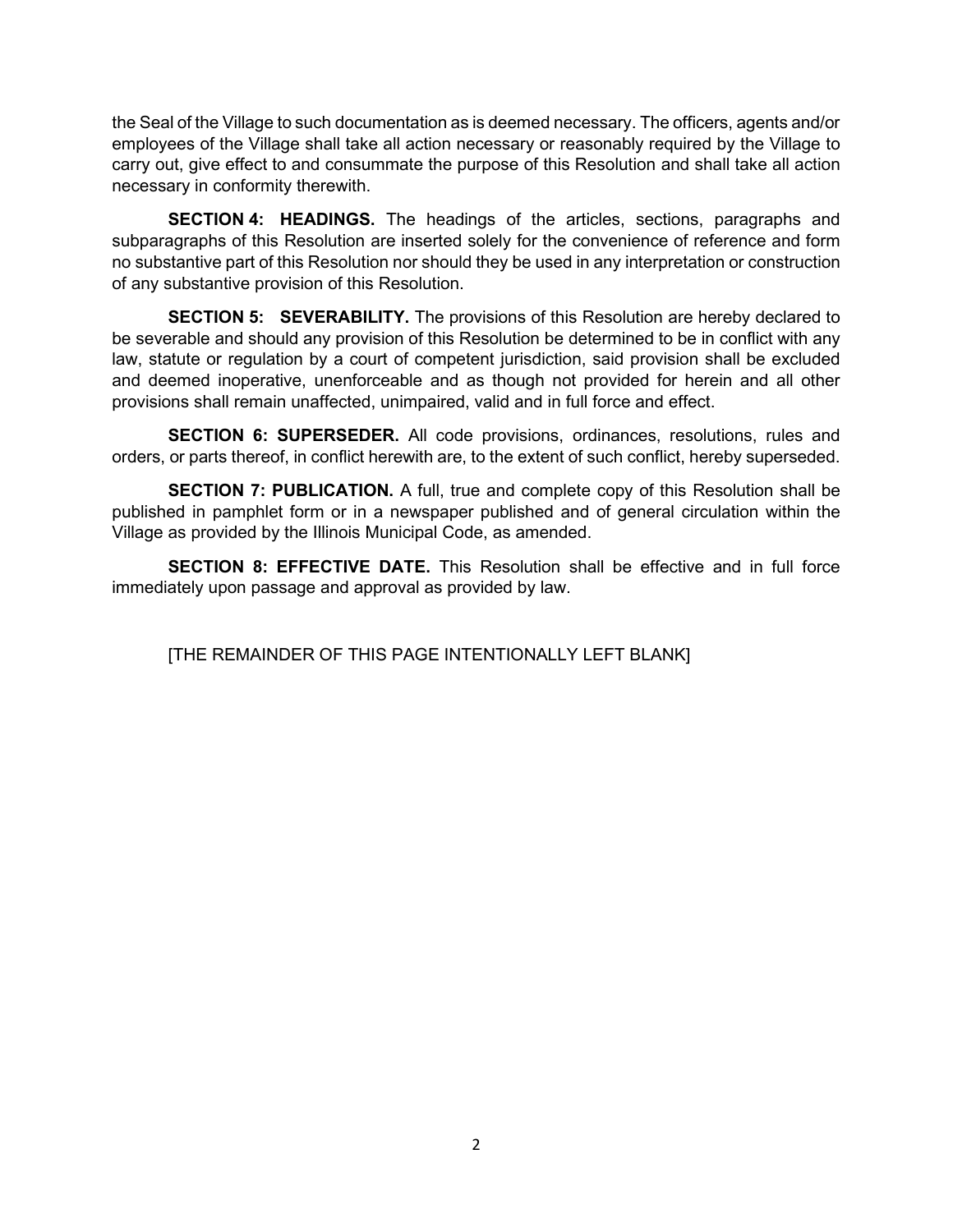**ADOPTED** this  $4^{\text{th}}$  day of August, 2020, pursuant to a roll call vote as follows:

Ayes: Trustees Hrejsa, Kapolnek, Milenkovic, Savopoulos, Torres & White Nays: None Absent: None

Abstention: None

APPROVED by me the  $4<sup>th</sup>$  day of August, 2020.

Jeff Walik, President Village of Stickney, Cook County, Illinois

 $\mathcal{L}_\text{max}$  , which is a set of the set of the set of the set of the set of the set of the set of the set of the set of the set of the set of the set of the set of the set of the set of the set of the set of the set of

ATTESTED and filed in my office, this  $4<sup>th</sup>$  day of August, 2020.

Audrey McAdams, Clerk Village of Stickney, Cook County, Illinois

 $\overline{\phantom{a}}$  , where  $\overline{\phantom{a}}$  , where  $\overline{\phantom{a}}$  , where  $\overline{\phantom{a}}$  , where  $\overline{\phantom{a}}$